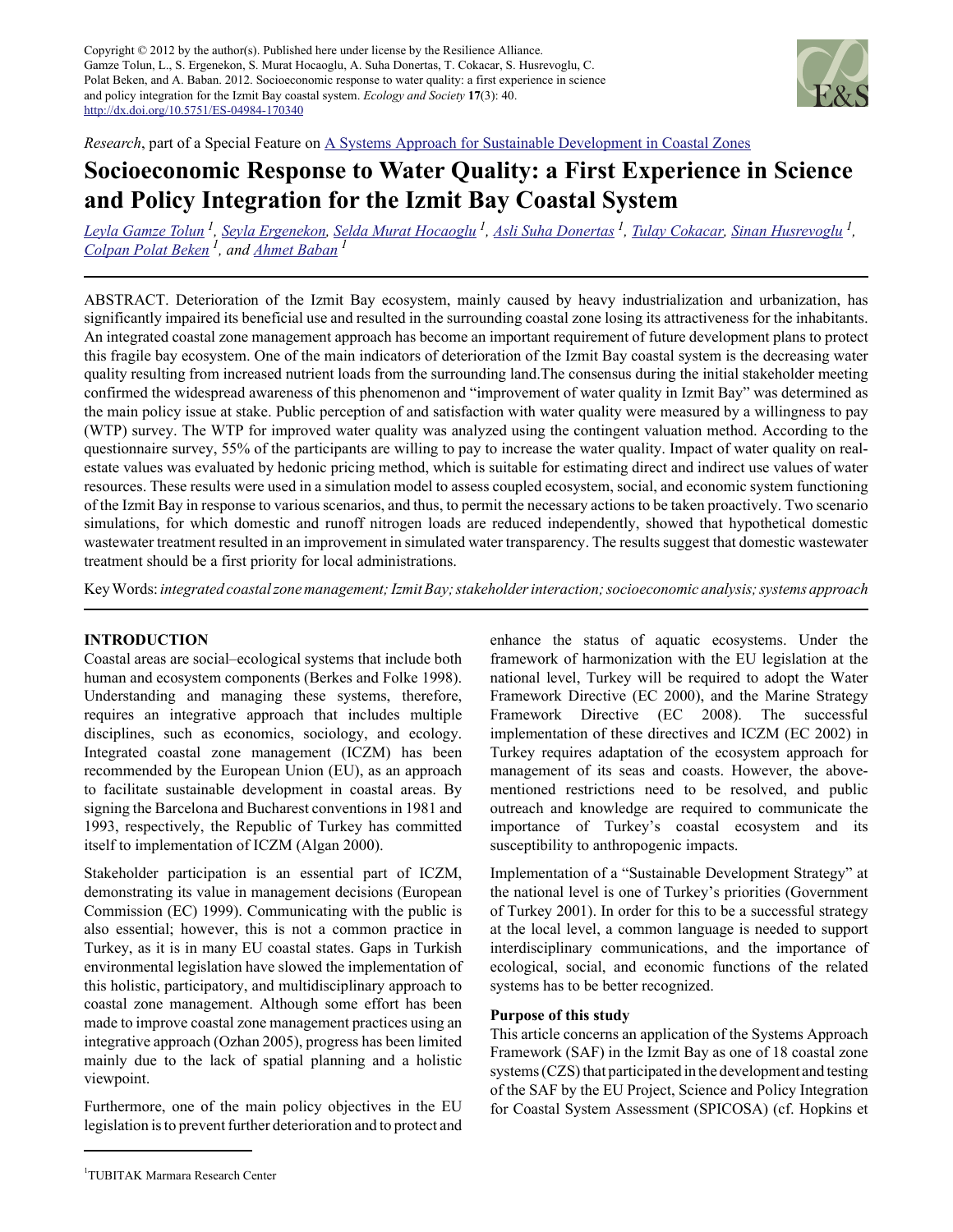al. 2011). The SAF is an adaptation of the systems approach (Kelly 1998) to provide a methodological tool for ICZM. It is an open methodology that uses simulation analysis integrating the ecological, social, and economic (ESE) dimensions and stakeholder engagement to evaluate policy scenarios relating to sustainable development (Hopkins et al. 2011, Tett et al. 2011). As such, it attempts to upgrade and improve the interface between scientific knowledge and coastal environmental policy; specifically, it offers information to decision makers by conducting a simulation analysis of a policy issue together with scenarios for its resolution while engaging stakeholders and policy in the process.

The purpose of this paper is to describe aspects of the SAF application to Izmit Bay. Our policy issue (PI), decided upon by policy makers, stakeholders, and researchers, concerned the options for reducing the impacts of nitrogen loading into the Bay, with the goal of improving the Bay's water quality. The scenarios associated with this policy issue concerned:

- How do the point and non-point discharges of nutrients and suspended solids affect the water quality?
- What changes and costs would be involved in ensuring an acceptable water quality?
- Are there sufficient public interest and a justifiable means to support the necessary costs?

This study, which was conducted to test the SAF with only existing data and expertise, is the first attempt for the Izmit Bay to execute such an extensive multidisciplinary assessment and stakeholder involvement. The three aspects emphasized in this article are:

- Simulation analysis as a tool for understanding of the ecosystem responses to different nutrient-loading scenarios;
- Socioeconomic assessments as a means of demonstrating non-market qualities in resource management decision making; and
- Stakeholder engagement as an integral and necessary part of management decision making.

# **IZMIT BAY COASTAL ZONE**

Izmit Bay (40 $\degree$  45' N, 29 $\degree$  56' E) is the easternmost extension of the Marmara Sea (Fig. 1), covering a surface area of 310 km<sup>2</sup> (Basturk et al. 1985). The total volume of the Bay is ca. 18 km<sup>3</sup>, and the residence time of the surface layer (0–40 m) is estimated to be 10 to 15 d (Ediger et al. 2009, SPICOSA project *unpublished data* ). The bay is tectonically formed and comprises three basins connected by narrow passages. Maximum water depth is ca. 25 m in the eastern basin, and ca. 200 m in the central and the western basins. The water column is characterized by three vertical layers. A strong pycnocline at around a depth of 25 m separates the lower salinity waters (18–21‰) originating from the Black Sea from the higher salinity waters (38–39‰) of the Mediterranean (Basturk et al. 1985, 1990).

**Fig. 1.** (Top panel) Location of Izmit Bay (40° 45' N, 29° 56' E) in the Marmara Sea and (bottom panel) the locations of main freshwater input source points (domestic and industrial discharge, rivers, and creeks), and the passage providing water exchange between the western and central basins of the bay. Satellite image was obtained from Google Earth.



# **Ecosystem goods and services**

The coastal ecosystem functions are described by Millennium Ecosystem Assessment (MEA 2003) and The Economics of Ecosystems and Biodiversity (TEEB 2010); we summarize them for Izmit Bay as:

- *Seafood.* Despite the anthropogenic pollution, national legislation considers this region as an aquatic production area. However, fishing is not an important economic activity due to the loss of valuable fish. Mediterranean mussels (*Mytilus galloprovincialis*) grow wild along the coast, especially near discharges, but are not edible because of the pollution.
- *Natural amenities.* Before the 1970s, the clear waters of Izmit Bay were very attractive for recreation activities, and Izmit and Hereke were famous sailing towns (Fig. 2). These leisure activities are decreasing every year because of the decline in the coastal water quality. The urbanization (physical growth of urban area) of the coastal landscape has diminished the previous serenity of the Bay.
- *Coastal tourism.* There are still several local tourism centers in the southern region of the Bay. Until the present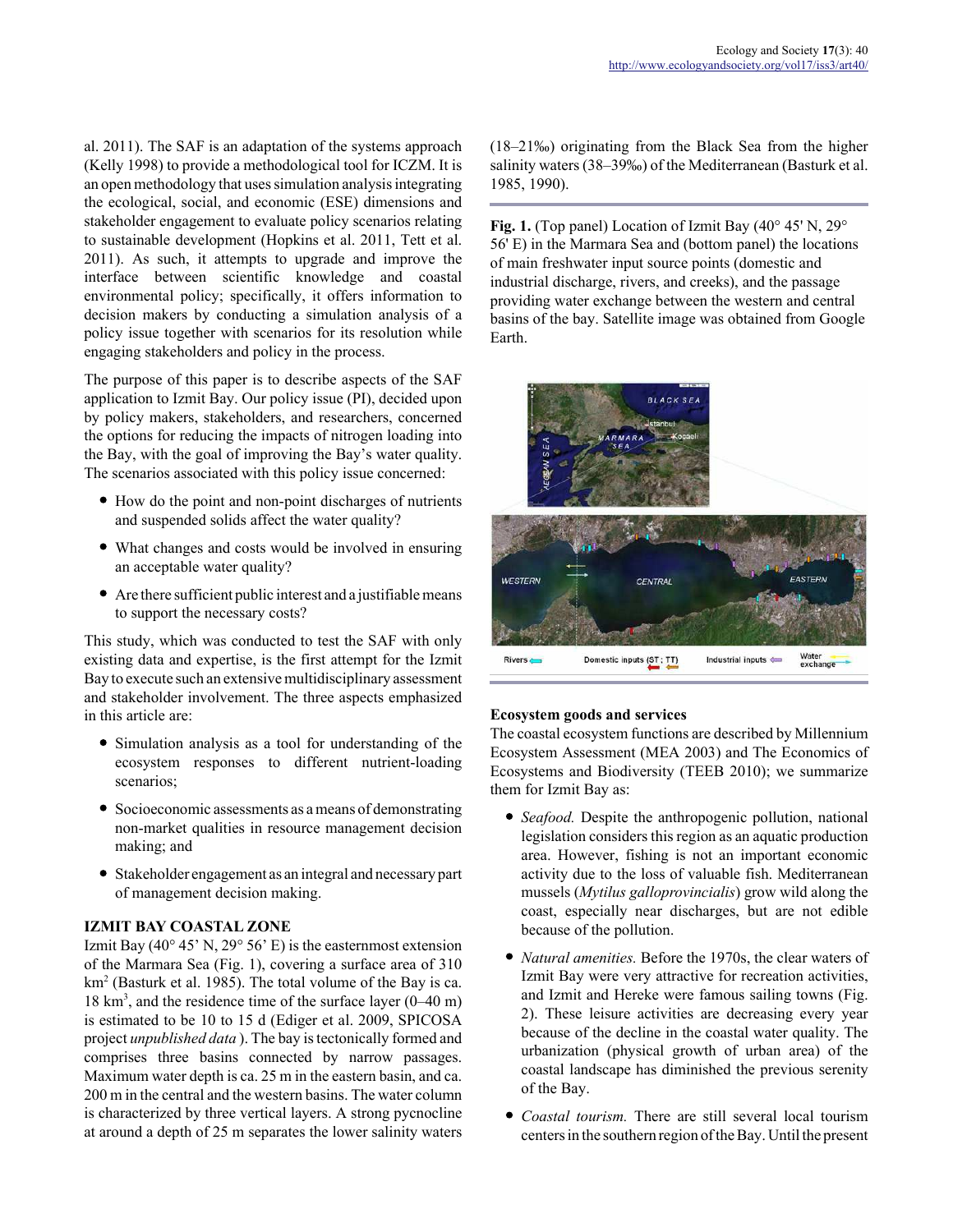study, the link between tourist visits and environmental condition of this coastal system had not been analyzed, yet it seems clear that the dominance of industrial activities must have an adverse effect on tourism in the region.

- *Waste assimilation capacity.* The Bay is the receiving body for most of the treated and untreated domestic– industrial wastewaters of the region. Due to the long residence times of the bottom waters, our simulation suggests an imminent risk of creating a costly anoxic condition in the deep Central basin.
- *Provision of cultural amenities and spiritual value.* The Izmit Bay, its coasts, and the enveloping skies are the spiritual heritage of all who live in their environment and a source of renewal and refreshment for the multitude who witness them. Mystics, artists, musicians, writers, and fishermen have responded to this throughout the ages.
- The Bay has also a great importance for scientists from different disciplines (environment, earth, and marine sciences) because of its geographic location and interesting oceanographic characteristics.

**Fig. 2.** Sailing as a recreational activity in Izmit Bay in the late 1930s. Photographs obtained from the Izmit Sports Club archive.



#### **Drivers, pressures, state, impact, and response**

Industrialization and population increase are the main anthropogenic drivers exerting pressure (Polat-Beken et al. 2009, Tolun et al. 2002). Rapid population growth has been reported in the region in the last 40 yr (Polat-Beken et al. 2009). About two million people currently reside in the Izmit Bay coastal zone (Turkish Statistical Institute (Turkstat) 2009). The urbanization ratio and annual population growth of Kocaeli Province are 52% and 2.5%, respectively (TurkStat 2009). Industrialization has been rapid, with over 1,500 industrial plants established in the last 40 yr (Tolun et al. 2002). Extensive harbor facilities are located around heavily industrialized towns. Most of the pollutant discharges occur via rivers and channels and are located on the northern shore (Fig. 1). Due to large increases in these domestic and industrial pollutant inputs (Tolun et al. 2002, 2003), the deterioration of the Bay's coastal waters has been an ever-increasing problem, causing extensive impacts.

A major environmental impact is hypoxia occurring for the intermediate and bottom layers of the central and inner basins (Okay et al. 2001, Balkis 2003, Ediger et al. 2009). Furthermore, since the 1970s, there has been a remarkable decrease in water transparency (Fig. 3) and an increase in harmful algal blooms, and, since 2007, massive mucilage formations have occurred (Okay et al. 2001, Polat-Beken et al. 2010, Tüfekç et al. 2010a, 2010b). The large variability in nutrient inputs has contributed to these planktonic events. The surface layer of the eastern and central parts of the bay is considered nitrogen limited in summer (Marmara Research Center 2010 *unpublished data*) and eutrophic throughout the year (Tugrul et al. 1989, Morkoc et al. 1997, Ediger et al. 2009). The bay ecosystem was also affected by the 1999 earthquake, which created widespread damage, destroying almost all treatment facilities and causing a serious refinery fire (Okay et al. 2001). Investigations show that increased polychlorinated biphenyl (PCB) and polycyclic aromatic hydrocarbon (PAH) concentrations in the consumable mussels pose a risk for human health (Tolun et al. 2007).





Until the National Environmental Law (NEL; Turkish Official Gazette 1983) was implemented, all the domestic and industrial wastewaters were discharged into the bay without treatment. Pollution prevention attempts decreased industrial organic carbon discharge (Morkoç et al. 2001). Following the revision of the NEL in 2006 (from 13 May 2006 onward, sections 10, 12, and 14 et seq.), industries have increasingly been required to fulfill the conditions stated in the environmental legislation. Municipal wastewater treatment plants (WWTPs) are centrally located in residential areas around the bay (Fig. 1). The WWTPs normally receive raw domestic wastewater and storm water. Combined sewage outflows (CSOs) are also used for flow regulation to WWTPs.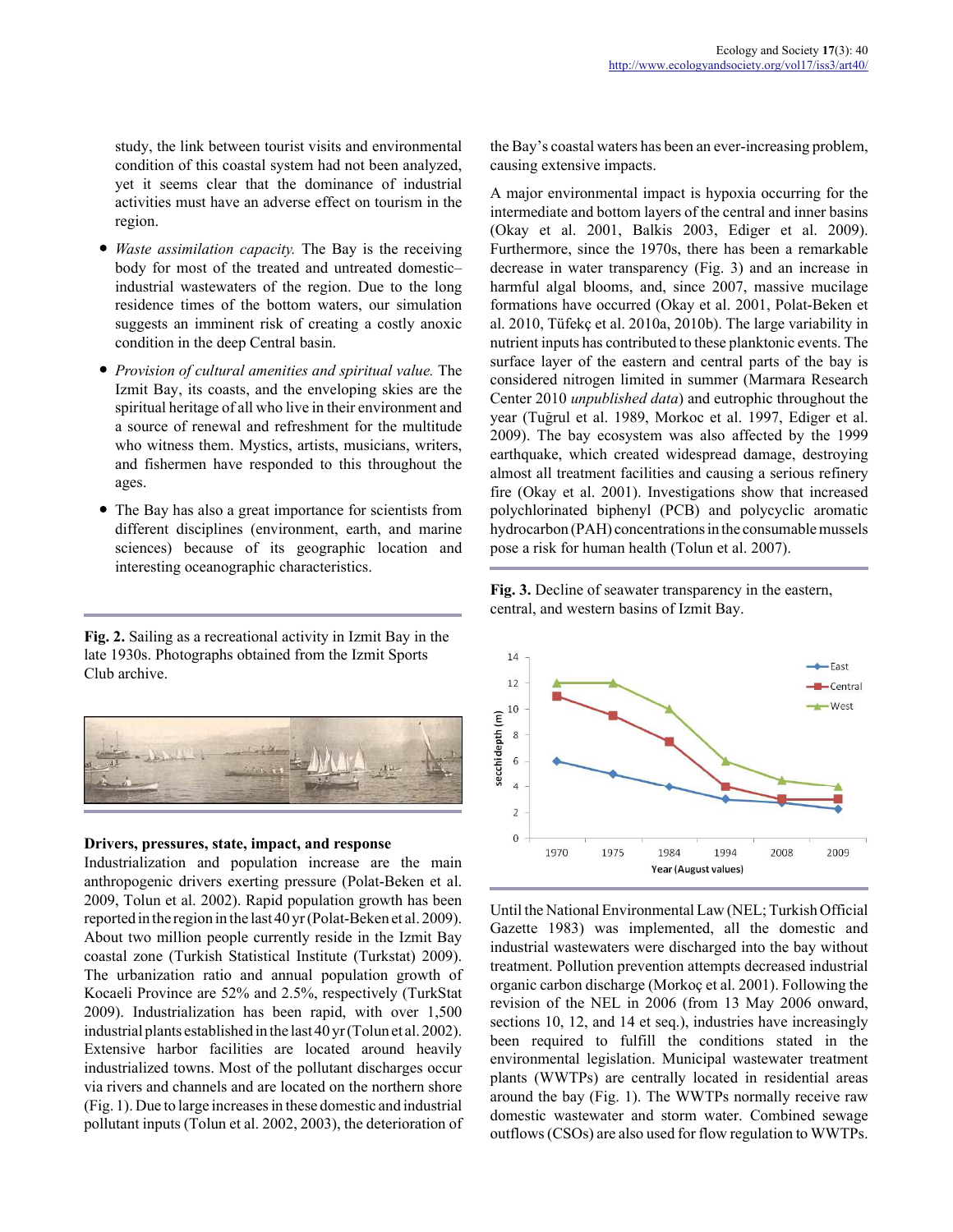Treated wastewater is directed to the bay as a point source. Some municipal WWTPs have nitrification and denitrification units, but most of the domestic WWTPs only remove organic matter, and therefore, nutrient loading remains a problem. In addition, the surface runoff from agricultural or recreational activities to receiving basins, rivers, etc. constitutes an additional source of nutrients, suspended matter, and other forms of pollutants. Currently, ca. 0.3 and 6 t of nitrogen/day is discharged into the Bay from industrial and domestic sources, respectively (Fig. 4) (Avaz et al. 2011). A continuous effort is being made to cover all residential areas with sewage networks and to construct new WWTPs for carbon and nutrient removal as an end-of-pipe treatment approach.

**Fig. 4.** Variability of total nitrogen loads from domestic sources (1984–2010) discharged into Izmit Bay.



# **METHODS**

#### **System simulation**

A conceptual model was constructed to simulate the major coupled functionalities of the Izmit Bay coastal system described above. The model, designed using an end-to-end approach, included the three ESE components, i.e., as an ecosystem module linked to a social–economic module (Fig. 5).

The ecosystem module was constructed as a time-dependent biogeochemical model linked with the circulation system, using ExtendSim™, a commercial simulation software. The circulation model considered Izmit Bay as a single horizontal entity with the eastern and central basins combined and with three vertical layers: (1) the surface layer outflowing to Marmara, (2) the intermediate layer receiving the inflow over the sill (50 m), and (3) the deep layer relatively stagnant with some diffusive loss upward and occasional gain by denser inflow waters. The circulation module was forced by the zonal density gradient, obtained from a simplified calculation of the steric height difference between the inner bay and the Eastern Marmara Sea (cf. Hopkins 2001). Atmospheric inputs included solar irradiance, wind, surface air temperature, precipitation, and humidity.

The biogeochemical module used nitrogen and total suspended solids (TSS) from land-based sources (domestic and industrial discharge, rivers, and runoff) as main inputs and provided the Secchi disk depth (SDD) as the primary output. The dynamic link between nutrient loads and SDD (turbidity) was simulated for the surface layer primary production (diatoms and dinoflagellates), zooplankton growth, and remineralization, dissolved oxygen, and particulate organic matter (POM). This module was connected to the circulation model and received additional inputs in the form of timedependent substance loading of nitrogen fluxes.

The social and economic components of the model were developed considering two of the secondary consequences from the impact response relationship diagram (Fig. 6). The socioeconomic component consisted of social and economic responses to water quality through a link with water transparency, indicated by SDD. The economic component was based on the indirect relationship between water quality and real-estate values in the coastal areas surrounding the bay.

## **Socioeconomic response**

There are several methods in the literature for estimating the use and/or non-use values of ecosystem services (e.g., Pearce and Turner 1990, Turner 1993, Dixon et al. 1994, Pagiola et al. 2004). Izmit Bay provides services to the public and individuals, thus, we focused not only on its present use value but also on its non-use value. The reduced water quality has impacts both on manufactured capital (housing prices) and social capital (people's preferences and satisfaction) (Fig. 7). If pollution of the bay is reduced, both manufactured capital and social capital will increase. Hedonic pricing analysis (HPA) and contingent valuation (CV) constitute two ways of estimating social and economic (market and non-market) benefits; the former estimates use values, and the latter estimates both use and non-use values of improved water quality. We used both methods to evaluate the resulting social and economic benefits, as described in detail below (Fig. 8).

# **Hedonic pricing analysis (HPA)**

Hedonic pricing analysis is used to estimate an implicit price for environmental characteristics by looking at real markets in which those characteristics are effectively traded. It assumes that a house in a clean environment will have a higher market value than an identical one located in a polluted area (Lancaster 1966, Pearce 1993, Garrod and Willis 1999). This method needs a large number of observations in order to make a correlation between the price and the environmental factor (water clarity in our case). The price of a house is determined through a regression analysis that relates the price of the property to its characteristics, and the environmental characteristic of interest. The regression results indicate how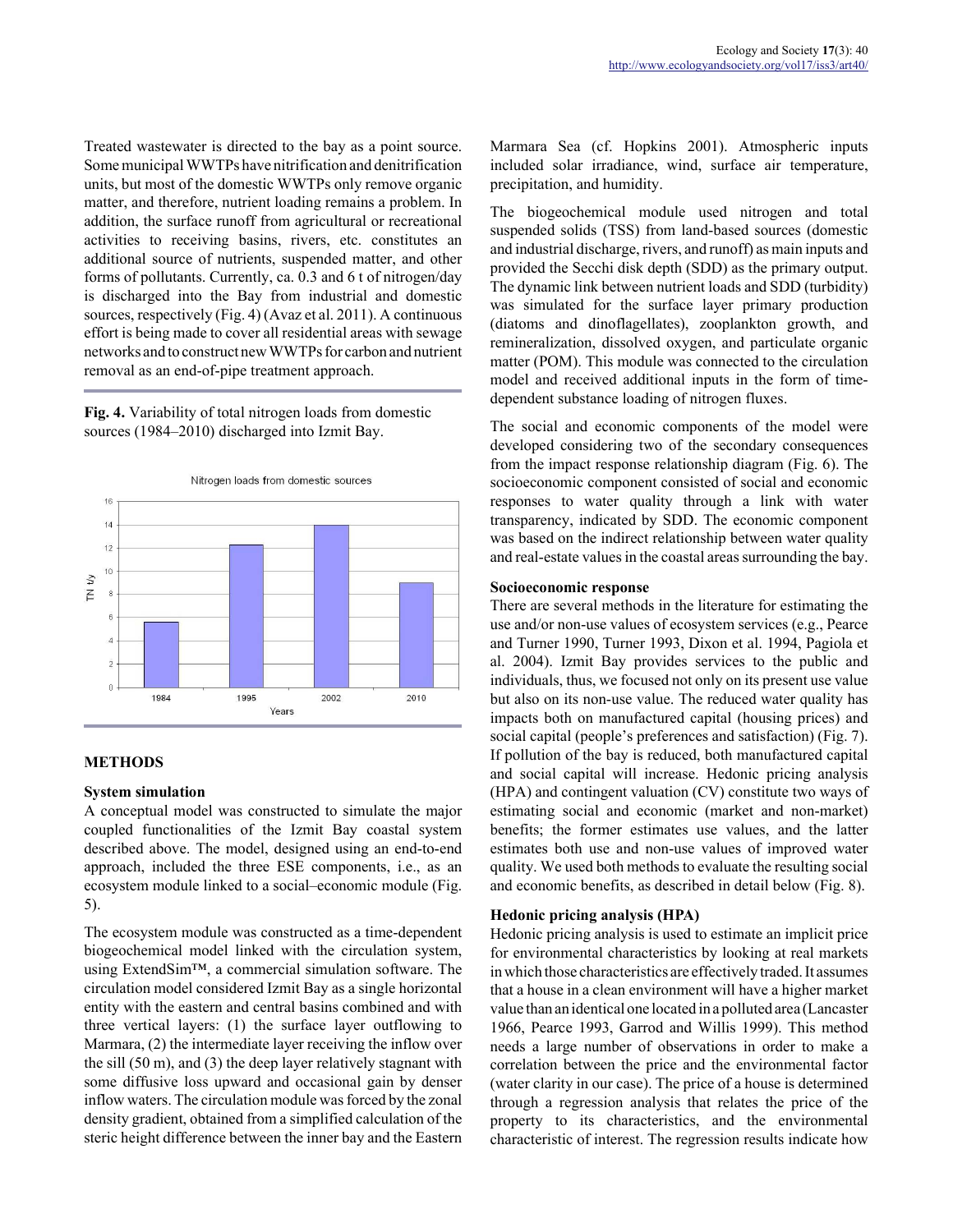**Fig. 5.** The feedback loop involving the ecosystem, social, and economic (ESE) modules of the simulated system. The ecosystem components of the simulated system are embedded in an underlying circulation module (not shown in the schematic), which resolves the domain in three vertical layers.



much property values will change for a small change in each characteristic, holding all other characteristics constant. Brashares (1985) considered eight different parameters of water quality and found that only turbidity (which is comparable to SDD measurements of clarity used in this study) and fecal coliform levels significantly correlated with property prices. More recently, Michael et al. (1996) were also concerned with poor water quality resulting from eutrophication in Maine lakes and showed the SDD measurements were those most easily discerned by the public. Secchi disk depth was also highly correlated with other indicators of eutrophication, such as dissolved oxygen, chlorophyll levels, fish habitat, and suitability for bathing.

In this study, we used HPA to determine the loss of economic benefit due to pollution, based on real-estate values (for more info, see http://www.spicosa.eu/studysites/index.htm). We selected SDD as an indicator of water transparency, something easily observed by local inhabitants, and assigned the SDD value of the nearest station to each apartment. The Marmara Research Center (MRC) Environment Institute (EI) offered water quality data from monitoring studies of Izmit Bay conducted by MRC-EI in 2001–2002 and 2008–2009 (Fig. 8). The information on the real-estate properties was collected from websites of real-estate agencies. Data regarding the price and physical properties of apartments (location, size, age, room number, floor, type of heating, whether has balcony, garden, parking area, sea view, etc.) were collected for 174 apartments for sale all around the bay (all by the seaside). A regression analysis was conducted using all available data.

# **Contingent valuation method (CVM)**

The Contingent Valuation method is a stated preference technique that has the advantage of measuring both use and non-use values. In this method, people are asked directly how much they would be willing to pay for specific environmental services (Mitchell and Carson 1989, Pearce and Turner 1990, Pagiola et al. 2004). In this study, we conducted a CVM survey to draw a general picture of coastal use and collect information on activities that have both economic and social value. The main purpose of the survey was to predict the possible change in those activities if the water quality in Izmit Bay were to be improved and to measure the public's willingness to pay (WTP) for the improvement. Each consumer was also asked how much money he or she would be willing to pay for the improved water quality described in the questionnaires as transparency (SDD). From the analysis, the average value for a household was estimated and extrapolated to the coastal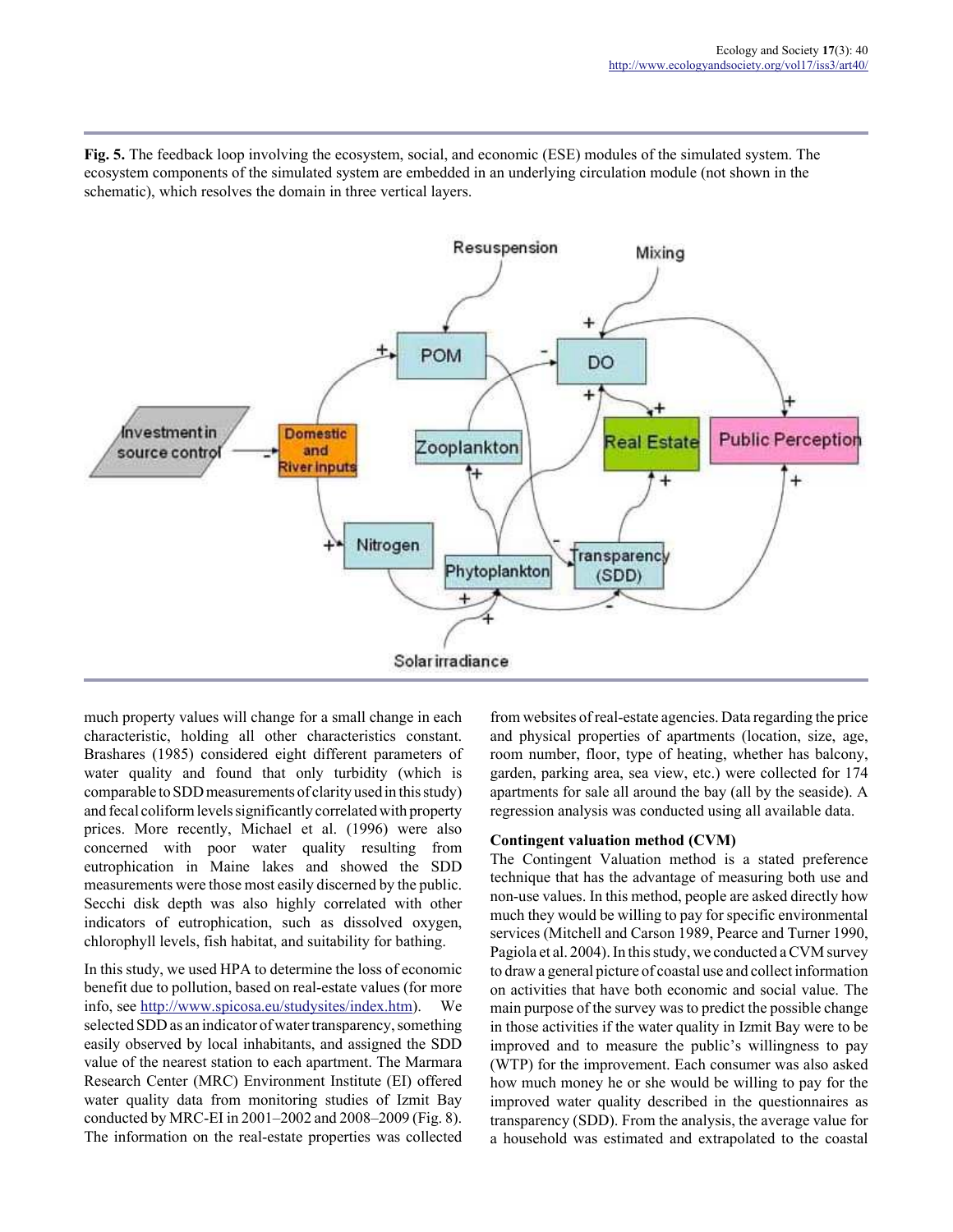

**Fig. 6.** Impact–response relationship in the Izmit Bay coastal system for the selected PI. Relationships considered by the SSA team are marked by red rectangles.

population in order to calculate the total benefits. In order to make a cost–benefit comparison, the average per capita willingness to pay figure was converted to average WTP for the advanced treatment of one cubic meter of wastewater, which was compared with the unit cost of treatment.

# **Cost–Benefit analysis**

Cost–benefit analysis (CBA) is an important element of environmental policy making; a tool for determining the costs and benefits of a project, plan, policy, or economic activity in order to assess whether it should be implemented. The provision of an environmental good (benefit or improvement) or service entails a cost. Therefore, we must know both costs and benefits of the good or service in terms of money, because it is only then that we can find out whether its benefits would be greater than its costs. Two types (financial and economic) of CBA were carried out in this study. In the first scenario, treatment of the untreated (illegal) discharges, and upgrading of existing WWTPs would involve investment and operational costs. Investment costs include construction and machinery expenses, which would be spent at the beginning of the investment. Operational costs included expenses such as electricity and personnel costs, which would arise during the operation of the plant. Reducing wastewater discharges also provides a variety of benefits to human health, biodiversity of marine life, and esthetics, etc. However, there is no defined market value for such environmental goods and services, as described in the previous subsection. People appreciate some

of these benefits, and they derive satisfaction from an improved quality of water (i.e., SDD, the output of ecosystem component). The approach in this study was to express the monetary value of less polluted seawater by conducting a CVM study.

# **RESULTS**

# **Stakeholder involvement: determination of the policy issue (PI) and scenarios**

Using the results from previous research studies (Tolun et al. 2002; Morkoç et al. 2007) and methodology described by Mayers and Vermeulen (2005), Aligica (2006), and Vanderlinden (2009), we prepared a preliminary list of human activities (HAs), and identified the stakeholders associated with these HAs (Fig. 9). The SPICOSA objectives and methodology were then presented and discussed with the Kocaeli Metropolitan Municipality and related departments. During this meeting, a list of relevant stakeholders (sectors/ institutions/persons) who should be invited to the first stakeholder meeting was produced in accordance with the main HAs in the region (such as urbanization, industrialization, and marine activities).

The first stakeholder meeting was organized in Kocaeli province, with participation from a variety of organizations. Distribution of the organizations was: 14% public–district government, 15% public–central government, 14% private sector, 14% public–local government, 7% public union, 14%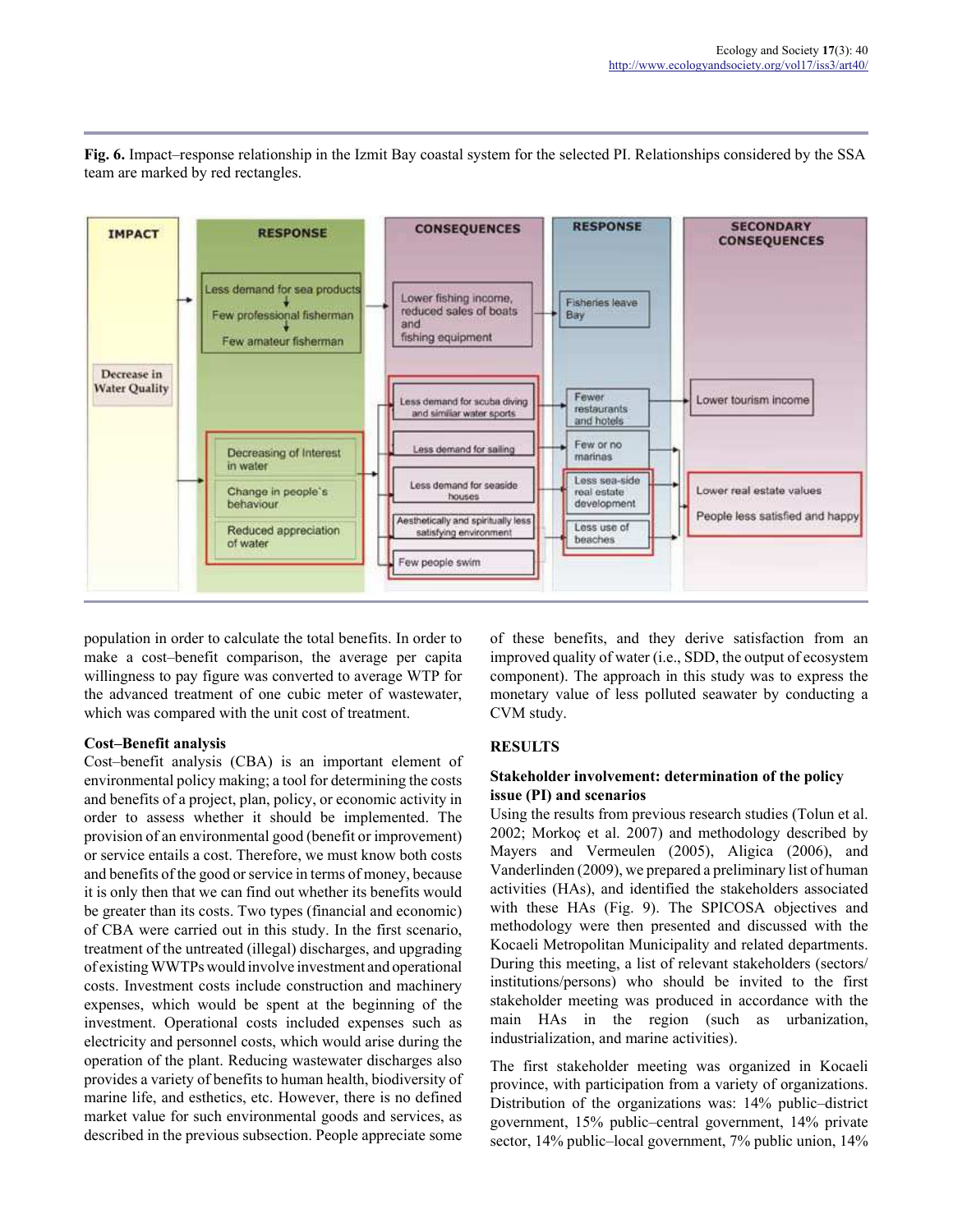

**Fig. 7.** Conceptual diagram of the social and economic model for the Izmit Bay coastal system.

national and regional non-governmental organizations (NGOs), and 22% research and development universities. Participants were active and solution oriented in discussions. However, there was no representation from the industrial sector or the local NGOs (Local Agenda 21 and the Society of Amateur Fishermen). This day-long meeting was intended to announce the project and to enhance participation of local and regional stakeholders. Thirty-six participants from 16 organizations undertook to: (a) reach an agreement on PI(s) and associated scenarios, indicators, descriptions, and water quality criteria and (b) identify what dysfunctions (impacts) in the natural system are implied by this PI and prioritize them in the case of multiple impacts. Additionally, pre-proposed impacts were discussed, voted, and ranked by participants, assigning them numbers from 1 to 5 according to level of priority. The outputs of the meeting and several "one-on-one" meetings (with policy makers, the local governor, universities, and the chamber of industry) were used to revise the PI and model scenarios.

Considering the prioritized impacts determined in the first stakeholder meeting, the second meeting began with the selection of "Improvement of Water Quality in Izmit Bay" as the PI, and the impact was specified as the decreased water quality due to increased domestic loads, such as nutrients and total suspended solids (TSS). For this PI, water quality indicators such as SDD and nitrogen were determined. Secchi disk depth changes since 1970 have shown that a considerable decline in water quality in all the basins of the Bay is evident (Fig. 3). Following the determination of the PI, an impact– response relationship diagram was constructed concerning the responses to decreased water quality in Izmit Bay (Fig. 6.). According to this, there are several interrelated effects of decreased water transparency. One of the initial effects is reduced interest in developing the coastal area for residential and recreational facilities.

#### **Scenarios**

The main issues considered to be most important are nutrients, in the form of nitrogen compounds, and suspended solids. In relation to this, some of the current treatment facilities are not equipped to remove nutrients, and illegal domestic discharges should be of primary focus. Based on these considerations, the following two scenarios were developed:

**1.** *Reduction of the nitrogen loads by additional wastewater treatment of domestic sources.*

The scenario includes upgrading existing urban WWTPs to achieve reusable streams to be used mainly for irrigation (it would help mitigation of water scarcity and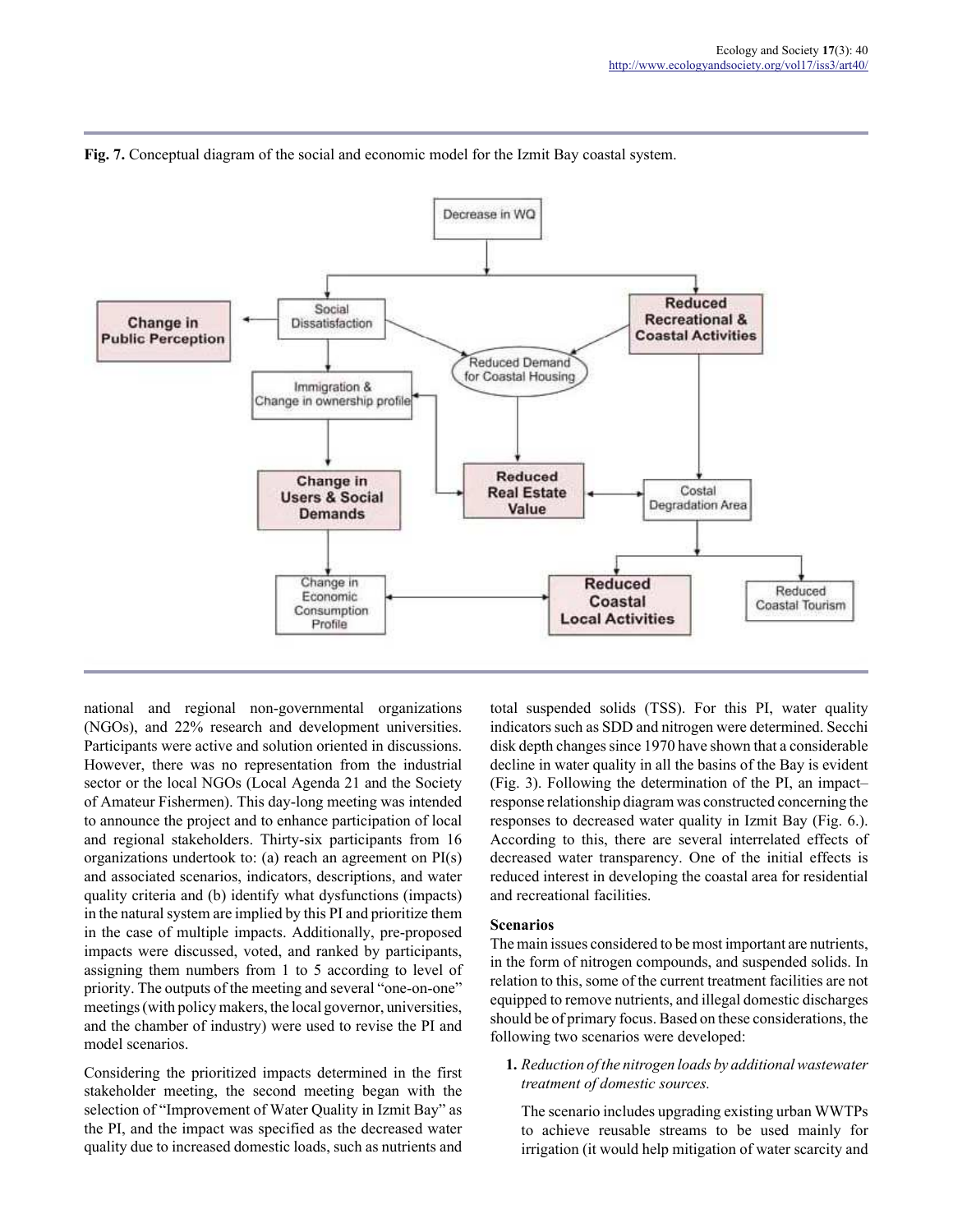

**Fig. 8.** A diagram of the structure of data and methods used for the social and economic components of the study.

conservation of valuable water resources). Implementation of this scenario would result in a 550 kg/day decrease in total nitrogen (TN) load, which is equivalent to an 80% TN reduction for Golcuk and Karamursel settlement areas, which have a total population of 160,000.

**2.** *Decrease nitrogen loads reaching Izmit Bay due to runoff by applying integrated control technologies for rivers.*

Surface runoff collection and treatment within the Dilderesi and Eastern Channel catchment basins was considered to mitigate a non-point source of pollution to coastal waters and to provide irrigation water. A 60% nitrogen removal efficiency was estimated, which corresponds to the reduction of 900 kg/day of TN due to runoff.

The cost assessment for the proposed scenarios was made by considering cost items such as capital and operation and maintenance costs (energy requirement, personnel, and consumables).

Representatives from the Kocaeli Metropolitan Municipality, General Directorate of Water and Wastewater Management, and Province Environmental Directorate of Kocaeli Governorate attended the third meeting because they were responsible for the eventual implementation of the scenario results and to make it easier for them to express their opinions and ideas. During the meeting, the first model results were presented and the scenarios were discussed. Participants had difficulty understanding the scientific basis of the model but showed great interest in the scenarios. Two scenarios were compared in terms of implementation difficulties and suitability for future plans and programs during the stakeholder meeting. Participants also provided valuable additional information that will be used to revise the scenarios accordingly. A user-friendly version of the model was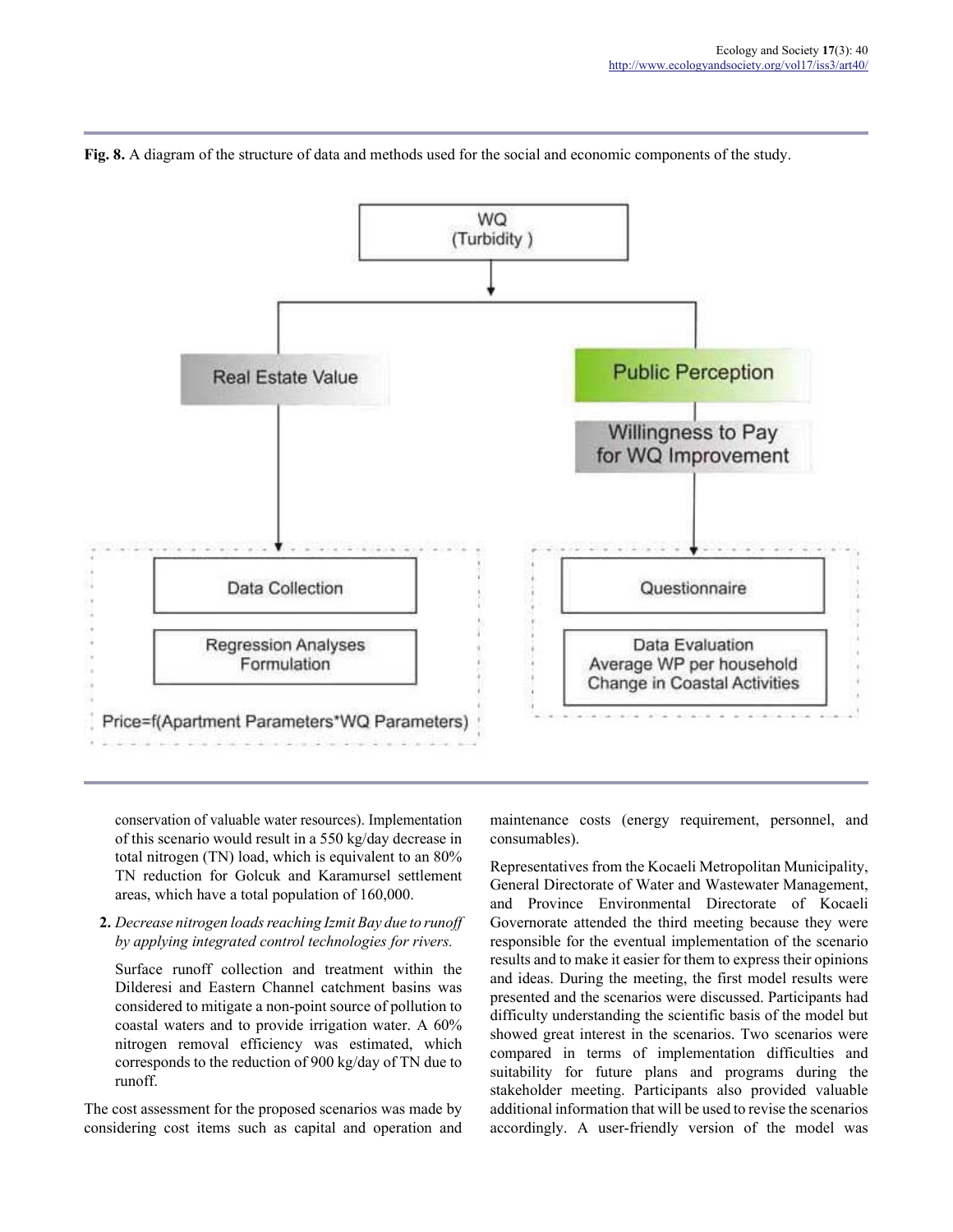

**Fig. 9.** A diagram depicting the method followed to determine the Policy Issue.

prepared and presented in subsequent small group meetings. An electronic communication tool was used for information dissemination to other stakeholders.

#### **Izmit Bay water quality**

The coupled circulation–ecosystem model was initially used to simulate SDD in response to present-day nitrogen loads so that the model performance could be verified against observations. The comparison of observed and simulated present-day SDD (Fig. 10) showed that the model was able to capture the seasonal variability in seawater transparency relatively well, however, it overestimated SDD in early and mid-summer periods. Spatially, water turbidity can be patchy in space, especially when caused by shoreline sources. In this case, where the SDD observations did not have sufficient spatial coverage to compare with the spatial average SDD from the model, some of the discrepancy is expected.

The preliminary run forced with present-day loads was deemed reasonable enough to carry out separately the scenario simulations concerning the reduction in domestic loads and runoff loads. For the scenario where all domestic wastewater is subjected to the advanced treatment, a better increase in

**Fig. 10.** Time evolution of simulated SDD in response to present-day nitrogen loads and two scenarios involving separately reduced domestic (scenario 1) and river (scenario 2) loads. Observed SDD values are marked by diamond symbols.



SDD was obtained compared with the scenario for reduction of runoff loads (Fig. 10). The magnitude of positive change is concentrated especially around the episodes of relatively higher quality seawater occurrence. Secchi disk depth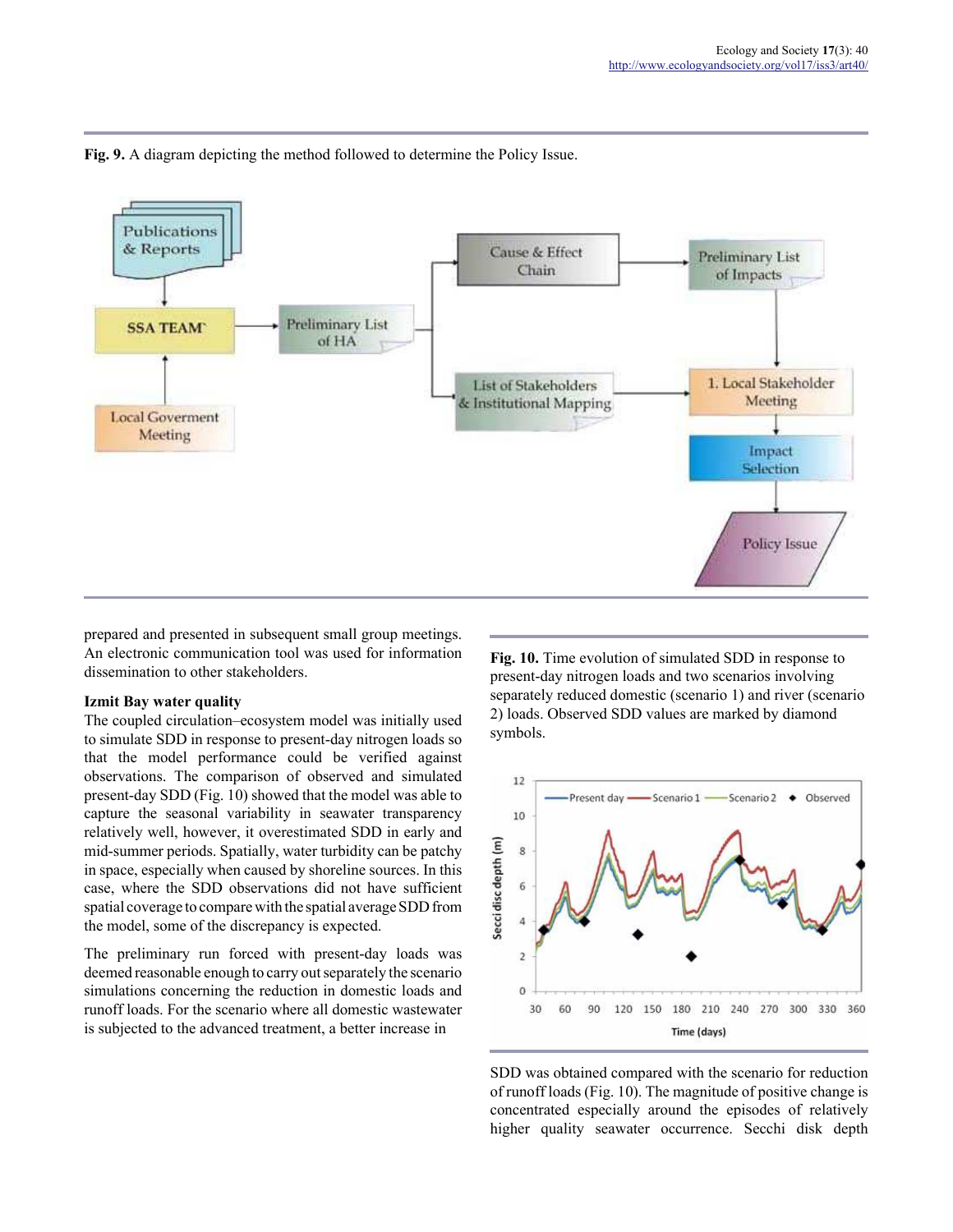improved almost 2 m at the beginning of summer, and around 1 m throughout the summer months. This constituted approximately 20% improvement for this particular time of the year with greater recreational and touristic activities. The simulated SDD values provide a direct link to the socioeconomic assessments.

#### **Socioeconomic assessments**

#### *Hedonic pricing analysis*

The previous studies mentioned in the method section showed that water quality can significantly affect property prices and provide insight for the Izmit Bay study site application.

Among different variables used to describe the physical properties of a house, only the size of an apartment was statistically significant in influencing the price of an apartment, but the ecological parameter of SDD was also statistically significant (Table 1). The following formula defines price, P, as a function of S and SDD variables:

 $P = -69.9 + 955 S + 30.1$  (ln SDD);  $R^2 = 0.50$ ,  $F = 85.4$  [1]

Where P is the sales price of an apartment in TL, S is size of an apartment in square meters, and SDD is the transparency of water in meters. The number of observations is 174.

The SDD or water clarity varied between 2 and 12 m for the locations examined in the present study. Water clarity is expressed as the natural log in the above equation to reflect the nonlinear relationship between price and water clarity (Fig. 11). It is assumed that, at lower levels of water clarity, property owners are willing to pay more for a 1-m improvement in clarity than are owners who live near water that is relatively clear. In fact, changes in clarity occurring above 4 m are not as visibly noticeable as are changes in clarity below this threshold (Smeltzer and Heiskary 1990), supporting the assumption that the relationship between property prices and water clarity is nonlinear.

|  | Table 1. Regression analysis |  |
|--|------------------------------|--|
|  |                              |  |

|              | Coefficient | <b>Standard Error</b> | t Stat  | P value |
|--------------|-------------|-----------------------|---------|---------|
| Intercept    | $-69.9$     | 20,5                  | $-3.42$ | 0.0008  |
| <sup>S</sup> | 955         | 84                    | 114     | 9E-23   |
| Ln SDD       | 30.1        | 10.1                  | 2.97    | 0.003   |

Thus, it can be inferred that an increase in water clarity from 2 to 3 m would increase the price of the average apartment (ca. 450 EUR/m<sup>2</sup>) by EUR  $6.0/m^2$ , whereas an increase from 5 to 6 m would only increase the average apartment price by EUR  $2.3/m^2$ .

# *Contingent valuation survey: determination of willingness to pay*

The CV survey was conducted in June 2009 on 130 respondents, a relatively small sample size (due to budget constraints). The aim was to evaluate how the water quality has changed people's habits and how they will change with pollution abatement. Also, people were asked directly to state their WTP for clear water and what price they were willing to pay for clear water. Clear water was defined at the beginning of the questionnaire in terms of a transparency threshold value given in the bathing water standards. The questionnaire answers indicate that 55% of the participants are willing to pay for better water quality. A reason for this relatively low level of willingness may be that people do not trust that abatement measures will be effective after living many years in this polluted environment. The average WTP for abatement has been calculated as EUR 18.7 per capita per year, which translates into a total benefit of EUR 13 million for a coastal population of 733,051 people. The average willingness to pay per household was generalized for the inhabitants of the whole region (for more info, see: http://www.spicosa.eu/studysites/i ndex.htm).

**Fig. 11.** The logarithmic relationship between SDD and real-estate value as obtained from Equation 1.



#### Development of Price With Respect to SDD

#### *Cost–benefit analysis*

Cost–benefit analysis was used to determine the costs and benefits of the proposed and simulated scenarios. Here, we present its application to the first scenario, which involved upgrading the two primary WWTPs by adding nitrogen removal facilities to the already existing systems.

According to the findings of a previous project conducted by the Marmara Research Center, the total cost (the sum of investment and operating costs) of treating  $1 \text{ m}^3$  of wastewater in the Izmit Bay is EUR 0.25. It was a useful practice to compare the unit cost of treatment with consumers' WTP for the service of wastewater treatment. To convert the annual WTP figure of EUR 18.7 into WTP for the treatment of  $1 \text{ m}^3$ of wastewater, the annual per capita water consumption (knowing that consumers are billed on the basis of the water they consume) must be estimated. We have estimated a water consumption of 120 L per capita per day, the annual amount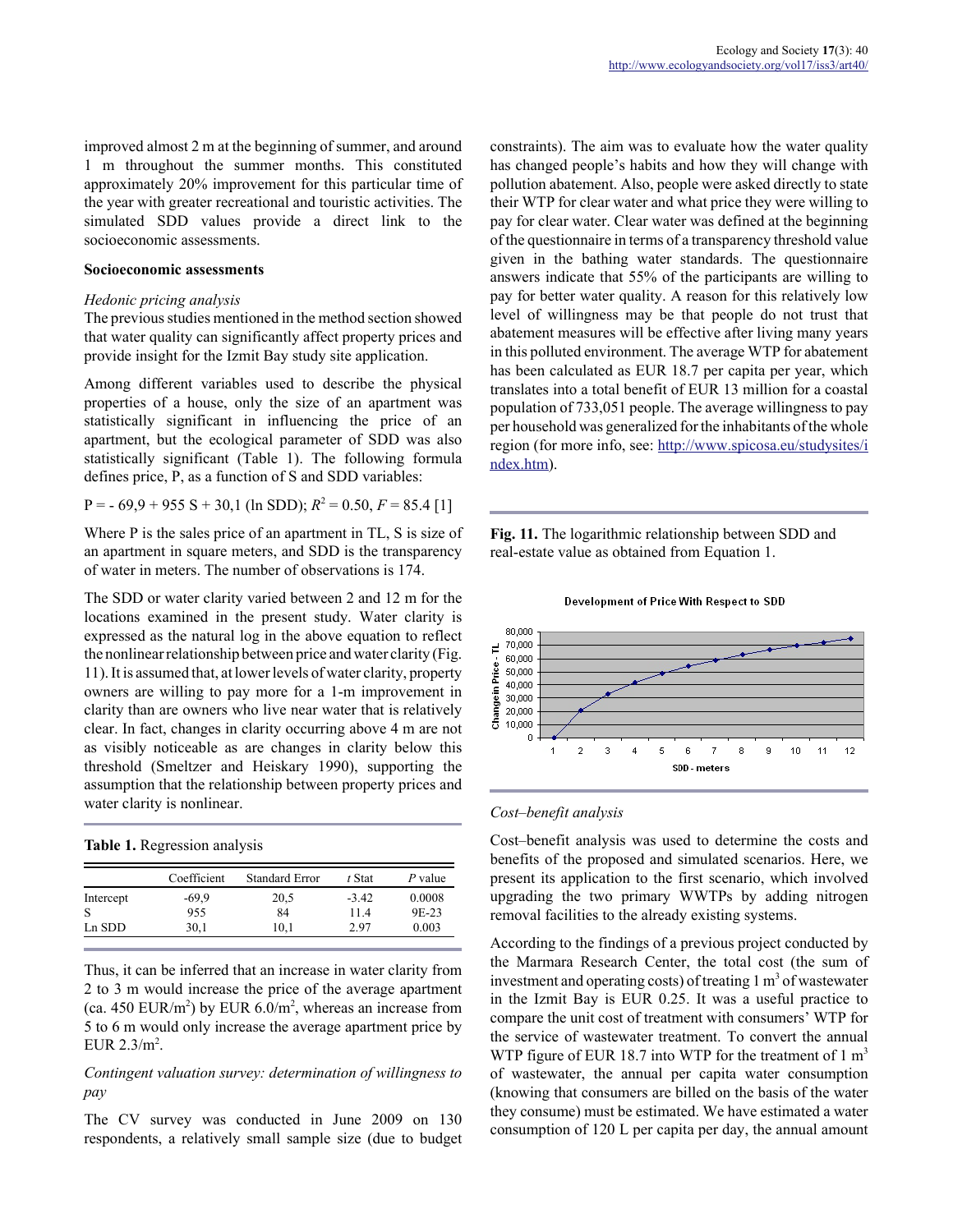of water consumed by an individual would be  $43.8 \text{ m}^3$ . This meant a WTP of EUR  $0.43/m<sup>3</sup>$ , which exceeds the total cost of EUR 0.25/m<sup>3</sup>. Therefore, our results indicated that the benefit of treating the wastewater in the Izmit Bay is more than the cost of treatment (for more info, see: http://www.spi cosa.eu/studysites/index.htm).

# **DISCUSSION**

Environmental economics has a very important role to play in the development of both sustainable ICZM policies and indicators for sustainability (Bruntland 1987, Alberti 1997, United Nations Environment Programme (UNEP) 1999, MEA 2003). Unfortunately, in Turkey at present, there is a lack of knowledge and appreciation of the rudiments of environmental economics among environmental managers, including those responsible for managing coastal zones. Relevant aspects of environmental economics were included in this study for the first time in this region, described in a way that is easily communicated to coastal zone managers. Various socioeconomic indicators were used to make a cost–benefit analysis of the scenario options. We selected the indicators for their functional importance and the availability of data, e.g., real-estate value. We compared coastal housing in the bay and estimated past economic benefits. The HPA results showed that degraded water quality in Izmit Bay, as indicated by decreased water transparency, reduces real-estate values. The preliminary calculations indicated that there is an economic benefit, in the form of higher real-estate values, to be gained from improved water quality and increased transparency. For example, the cost–benefit analysis for the first scenario option indicated that the benefit of treating the wastewater in Izmit Bay is more than the cost of treatment.

In Turkey, municipalities are responsible for the construction and operation of WWTPs. The elected municipal administrators usually prefer to use the limited municipal budget on infrastructure projects that are more visible to the general public, such as parks, sports or cultural centers, recreation, roads, and the like. These governing bodies also try to avoid imposing high taxes and fees on the public. Wastewater treatment plants are costly projects that require prioritized investment, and the results may not be directly and immediately visible to the towns' residents. Turkey's EU accession policies and NEL require the local authorities to establish and operate WWTPs with certain deadlines. The same law also gives municipalities the power to distribute the cost of the plants to the public using the "user (polluter) pays principle."

For the Izmit Bay example, the impact of anthropogenic pressures on the bay is quite obvious both from results of observations and modeling. The bay is a large coastal water body with significantly restricted seawater renewal, and this study showed by simulation that wastewater treatment should be assigned a very high priority in the list of near-future

investments for the coastal zone. It is evident from scenario simulations that advanced treatment of all domestic wastewater stands as a priority for the rehabilitation of Izmit Bay coastal system.

Contingent Valuation studies have been conducted on water quality problems in different part of Europe. Some of them have focused on the Baltic Sea (Soderquvist 1995, Markowska and Zylic 1999). Le Goffe (1995) used this technique in measuring the benefits of reducing eutrophication in coastal waters of Brest, France. Stoltel et al. (2003) investigated how harmful algal blooms impact on tourism in Europe. Machado and Mourato (1998) used the same method to determine the value of a reduction in health risks associated with recreatation in polluted marine waters along the Estroil coast, Lisbon, Portugal. Jones et al. (2007) conducted a CV survey to evaluate the benefits deriving from the improvement of the seawater quality around the islands in the northeast Aegean Sea. To our knowledge, this technique has not been applied previously to water quality problems in Turkey.

As also shown in this study, the water quality of Izmit Bay greatly influences the lives of local inhabitants, and they are willing to improve their environment, even if they have to pay for it. This is clear both from the survey results and the hedonic pricing analysis, where people pay more to live in houses close to clear waters. It would be useful to repeat this study in other coastal regions to compare the results and use them to better inform policy makers and local authorities so they can make well-informed decisions. In this way, they will become aware that their efforts are visible to the public and that, in contrast to what they usually think, the public is ready to pay for services that will markedly improve their environment.

The seas and coasts are of great spiritual importance to many people around the world, and such values are difficult to quantify (intrinsic value) (Moran and Pearce 1994). People who do not live around the bay may not be using its coast, but simply knowing that it exists (existence value) may be valuable for them. We may put low economic value today on Izmit Bay, but it may be valuable tomorrow because of its host species or habitat types that may turn out to have value or that may become rare and endangered in the future. This gives it a high option value. Likewise, we desire to preserve the environment for the use of future generations (bequest value) (Moran and Pearce 1994).

# **CONCLUSION**

Economic and social assessment methodologies developed in this project were tested in the complex system of Izmit Bay. This features multiple interests, such as different uses or claims for non-use benefits. Furthermore, a high level of uncertainty and lack of knowledge on the social and economic dimension of the Izmit Bay system are part of the problem and constitute a big obstacle for ICZM efforts. It is commonly held that Izmit Bay was once rich in natural and cultural assets. Today, it is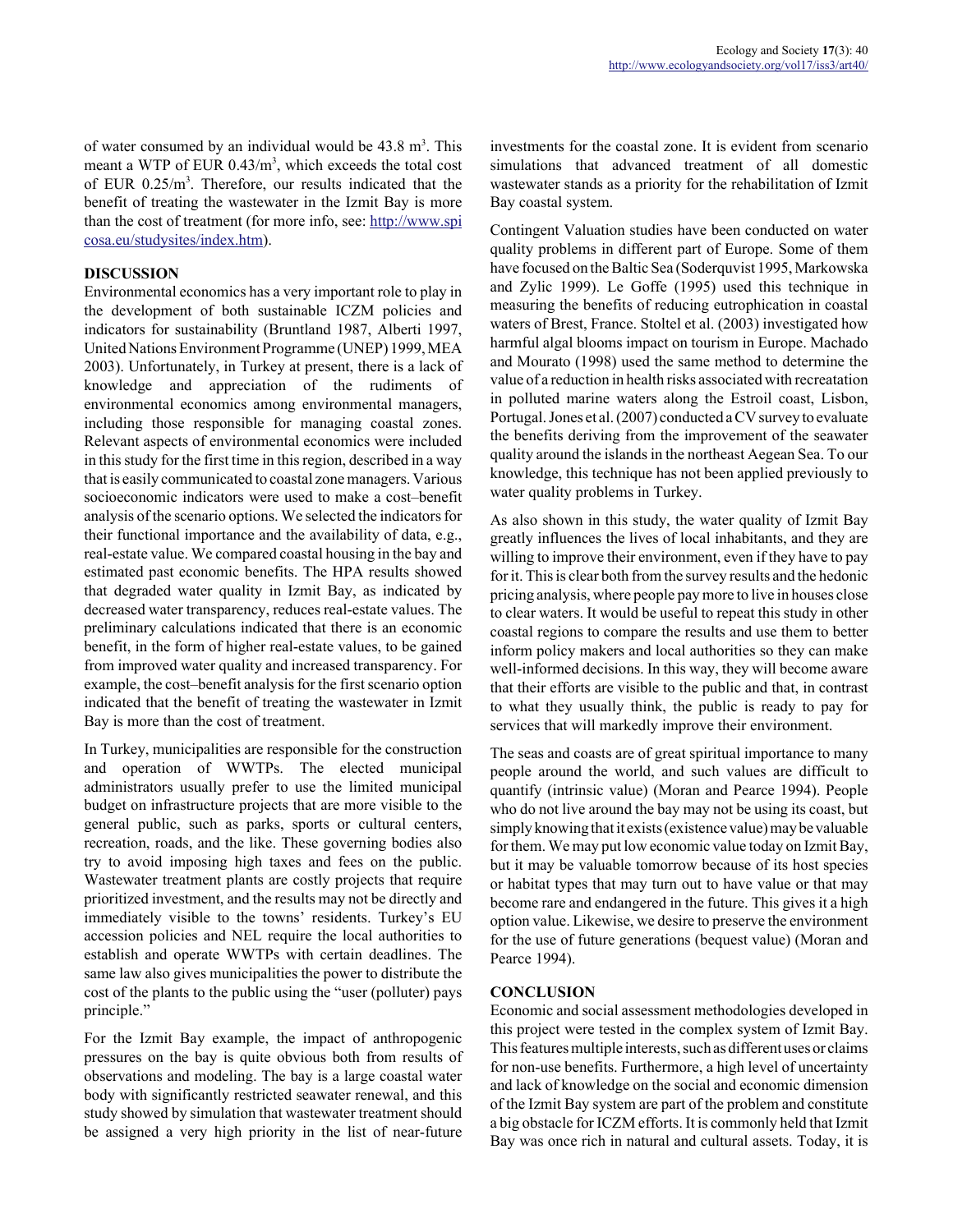still under the influence of strong and diversified anthropogenic pressures. The productive and assimilative capacity of its ecosystem and the esthetic value of its landscapes have been affected in a way that it is undesirable to the inhabitants and have economic costs.

The SAF experience provided positive results for the development of stakeholder-based coastal management in Izmit Bay in several ways:

- By enhancing understanding of its complexity as a coastal zone system, by the possibility of improving the monitoring of its status in a more systematic way, and by pursuing the use of simulation analysis to evaluate ESE impacts.
- Stakeholder involvement in the issue prioritization process for this study is an important step forward in establishing a dialog between the public and local government. It provided a common and simple language facilitating communication among stakeholders.
- The CBA applied in this study showed the benefit of treating the wastewater in the Izmit Bay is more than the cost of treatment. The CV survey evaluated both use and non-use benefits deriving from the improvement of the water quality of the Bay. The HPA showed that increased water transparency in Izmit Bay significantly affects property prices in this coastal area.

The SAF application has had a positive effect on policy makers and urban planners concerning the usefulness of science and policy integration for more effective and sustainable management of the coastal zone. The Kocaeli Metropolitan Municipality considers the first scenario as implementable, and they are including this in their next investment program. Ongoing projects with the Municipality, such as water quality monitoring in Izmit Bay and rivers, regard the SAF simulation analysis as important for understanding how the water quality improves with the upgrading of the WWTPs, and they have expecting further fruitful collaboration with TUBITAK MRC. Electronic communication will allow us to continue the working relationships that we formed during our SAF application with other stakeholders, including regional and central NGOs, universities, and governmental organizations. The Ministry of Environment would also like to use the SAF for issues concerning the Marmara Sea coastal system, e.g., a proposal on "sustainable fisheries in the Marmara Sea" is being prepared.

*Responses to this article can be read online at: http://www.ecologyandsociety.org/vol17/iss3/art40/ responses/*

## **Acknowledgments:**

*We acknowledge the European Union's financial support through the Integrated Project SPICOSA, under the 6th Framework Programme. We would like to thank to David Hadley and Jose Perez for their literature suggestions. Furthermore, we are grateful to all stakeholders for their contributions and remarks. We would also like to thank Dr. Patricia Balci for her corrections on the text. Finally, we gratefully acknowledge Tom Hopkins for his endless encouragement, supervision, and patience during the project.*

## **LITERATURE CITED**

Alberti, M. 1997. Measuring urban sustainability. Environmental Impact Assessment Review 16(4-6):381–424. [online] URL: http://www.sciencedirect.com/science/article/pii/ S0195925596000832

Alberti, M., and Susskind, L., editors. 1996. Measuring urban sustainability. Special issue. *Environmental Impact Assessment Review* 16(4-6):213–447.

Algan, N. 2000. The significance of international legislation in ICZM, *Turkish Journal of Marine Sciences* 6(1):55–69

Aligica, P. D. 2006, Institutional and stakeholder mapping: frameworks for policy analysis and institutional change. *Public Organization Review* 6:79–90. http://dx.doi.org/10.1007/ s11115-006-6833-0

Avaz, G., S. Tugrul, F. Kucuksezgin, I. Tan, and E. Kuzyaka. 2011. *Management of the urban wastewater in Turkish coasts: determination of hot spots and sensitive areas and development of the investment plans project.* Third Progress Report, TUBITAK MRC, Gebze-Kocaeli, Turkey. (In Turkish.)

Balkis N. 2003. The effect of Marmara (Izmit) earthquake on the chemical oceanography of Izmit Bay, Turkey. *Marine Pollution Bulletin* 46:865–878. http://dx.doi.org/10.1016/S00 25-326X(03)00063-8

Basturk, O., S. Tugrul, M. Sunay, T. Balkas, E. Morkoç, O. S. Okay, and A. Bozyap. 1985. *Determination of oceanographic characteristics and assimilation capacity of Izmit Bay*. NATO TU-WATERS Project, May 1984–May 1985 period. TUBITAK-MAM Publ., Gebze, Turkey.

Basturk O., S. Tugrul, A. Yilmaz, and C. Saydam. 1990. *Health of the Turkish Straits: chemical and environmental aspects of the Sea of Marmara*. METU-Institute of Marine Sciences, Tech. Rep., No. 90/4, Erdemli, Içel, Turkey.

Berkes F., and C. Folke, editors. 1998. *Linking social and ecological systems, management practices and social mechanisms for building resilience.* Cambridge University Press, Cambridge, UK.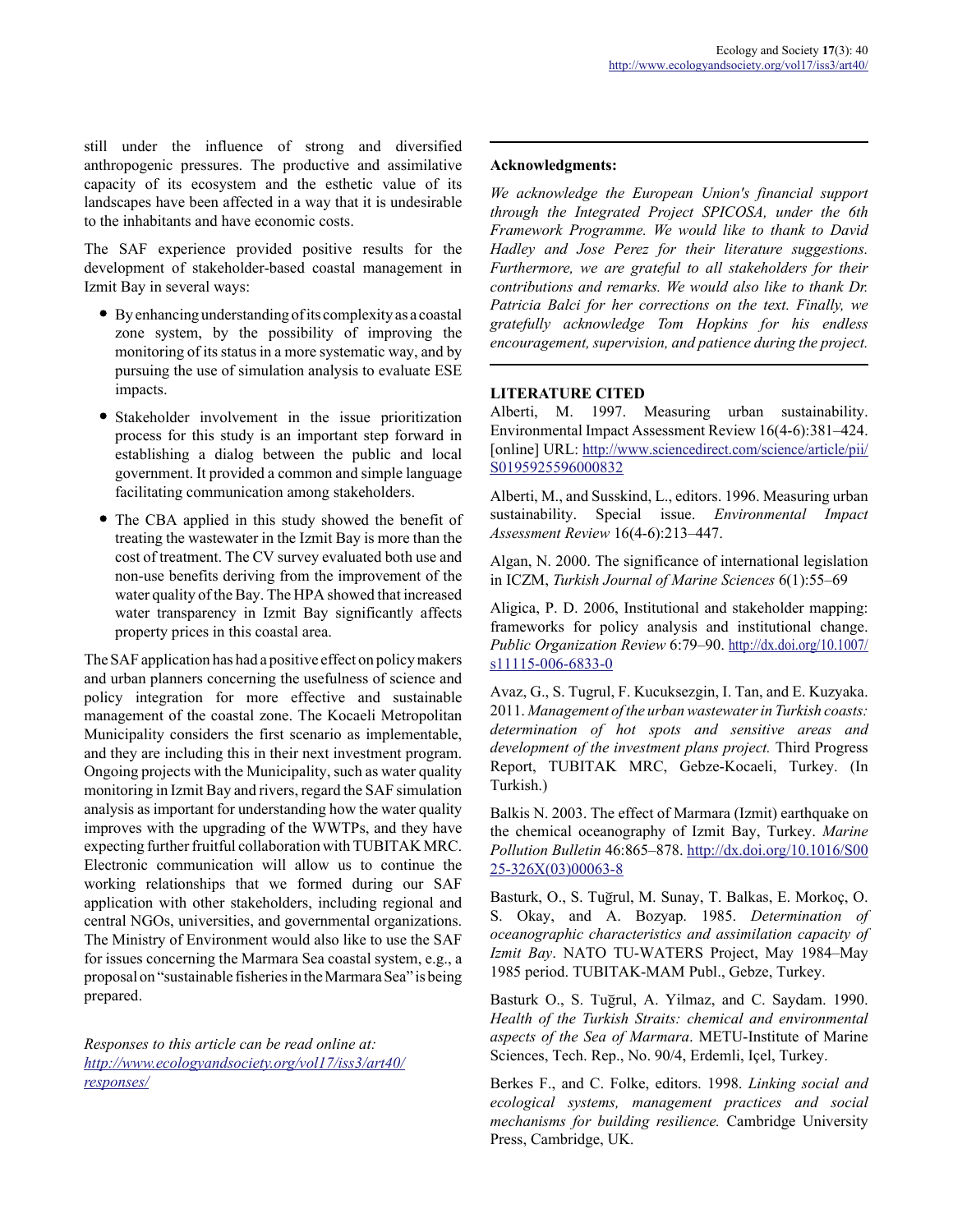Brashares, E. 1985. Estimating the instream value of lake water quality in southeast Michigan. Dissertation, University of Michigan, Ann Arbor, Michigan, USA.

Bruntland, G., editor, 1987.*Our common future: the World Commission on Environment and Development.* Oxford University Press, Oxford, UK.

de Groot, R. S. 1992. *Functions of nature; evaluation of nature in environmental planning, management and decisionmaking.* Wolters-Noordhoff, Groningen, The Netherlands.

Dixon, J. A., L. F. Scura, R. A. Carpenter, and P. B. Sherman. 1994. *Economic analysis of environmental impacts*. Earthscan, London, UK.

Ediger, D., Ç. Beken, L. Tolun, V. Tüfekçi, H.Tüfekçi, M. Mantikçi, and H. Atabay. 2009. *Monitoring of water quality and land-based inputs in the Izmit Bay.* TÜBITAK/MAM (508G203) Project final report, ÇE.02.02, Gebze, Kocaeli, Turkey. (In Turkish.)

European Commission. 1999. Towards a European integrated coastal zone management (iczm) strategy. General Principles and Policy Options. EC Official Publ. Luxembourg.

European Commission. 2000. *The EU Water Framework Directive - integrated river basin management for Europe.* Directive 2000/60/EC, Official Journal (OJ L 327). European Commission, Brussels, Belgium. [online] URL: http://ec.euro pa.eu/environment/water/water-framework/index\_en.html

European Commission. 2002. *Recommendation of the European Parliament and of the Council of 30 May 2002 concerning the implementation of Integrated Coastal Zone Management (ICZM).* 2002/413/EC. OJ 6.6.2002, L148/24. European Commission, Brussels, Belgium.

European Commission. 2008. Marine strategy framework directive on establishing a framework for community action in the field of marine environmental policy. Directive 2008/56/ EC. European Commission, Brussels, Belgium.

Garrod, G., and K. G. Willis, 1999. *Economic valuation of the environment: methods and case studies.* Edward Elgar, Cheltenham, UK.

Government of Turkey. 2001. *Vision 2023.* Science and Technology Strategy Project by the Supreme Council of Science and Technology of Turkey, Istanbul, Turkey.

Hopkins, T. S. 2001. Thermohaline feedback loops and natural capital. *Scientia Marina* 65:233–258.

Hopkins , T. S., D. Bailly, R. Elmgren, G. Glegg, A. Sandberg, and J. G. Støttrup. 2012. A systems approach framework for the transition to sustainable development: potential value based on coastal experiments. *Ecology and Society* 17(3): 39. http://dx.doi.org/10.5751/ES-05266-170339

Hopkins, T.S., D. Bailly, and J. G. Støttrup. 2011. A systems approach framework for coastal zones. *Ecology and Society* 16(4): 25. http://dx.doi.org/10.5751/ES-04553-160425

Jones, N., C. M. Sophoulis, and C. Malesios. 2007. Economic valuation of coastal water quality and protest responses: a case study in Mitilini, Greece. *Journal of Socio-Economics* 37 (6):2478–2491. http://dx.doi.org/10.1016/j.socec.2007.06.002

Kelly, K. L. 1998. A systems approach to identifying decisive information for sustainable development. *European Journal of Operational Research* 109:452–464. http://dx.doi.org/10.1 016/S0377-2217(98)00070-8

Lancaster, K. 1966. A new approach to consumer theory. *Journal of Political Economics* 84:132–57. http://dx.doi.org/1 0.1086/259131

Le Goffe, P. 1995. The benefits of improvements in coastal water quality: a contingent approach. *Journal of Environmental Management* 45(4):305–317. http://dx.doi.org /10.1006/jema.1995.0078

Machado, F., and S. Mourato. 1998. Improving the assessment of related health impacts: evidence from coastal waters in Portugal. *First World Congress on Environmental and Resources Economics*, 25 –27 June 1998, Venice, Italy.

Markowska, A., and T. Zylicz. 1999. *Costing an international public good: the case of Baltic Sea. Ecological Economics* 30:301–316. http://dx.doi.org/10.1016/S0921-8009(98)00138-4

Mayers, J., and S. Vermeulen. 2005. *Stakeholder influence mapping.* International Institute for Environment and Development, London, UK.

Michael, H. J., K. J. Boyle, and R. Bouchard. 1996. *Water quality affects property prices. A case study of selected Maine lakes.* Maine Agricultural and Forest Experiment Station Report No. 398. University of Maine, Orono, Maine, USA.

Millennium Ecosystem Assessment (MEA). 2003. *Ecosystems and human well-being: a framework for assessment.* Island Press, Washington, D.C., USA.

Mitchell, R. C., and R. T. Carson. 1989. *Using surveys to value public goods: the contingent valuation method*. Resources for the Future, Washington, D.C., USA.

Moran, D., and D. Pearce. 1994. *The value of biodiversity.* World Conservation Union, Biodiversity Programme, Earthscan Publications, London, UK.

Morkoç, E., T. Legoviç, O. Okay, H. Tüfekç, V. Tüfekç, L. Tolun, and F. Karakoc. 2007. Changes of oceanographic characteristics and the state of pollution in the Izmit Bay following the earthquake of 1999. *Environmental Geology* 10:254.